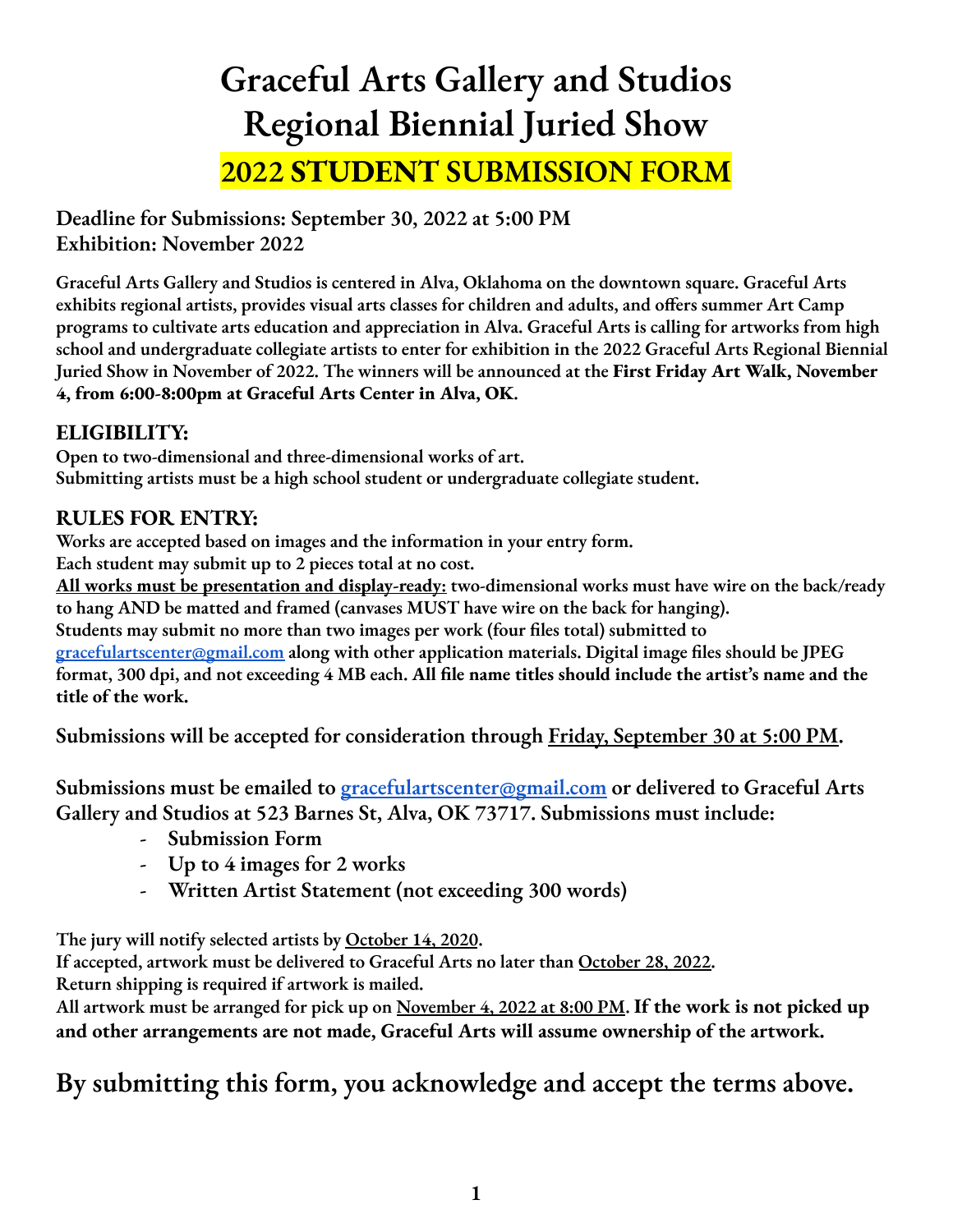## **Graceful Arts Gallery and Studios Regional Biennial Juried Show 2022 STUDENT SUBMISSION FORM**

| Deadline for Submissions: September 30, 2022 at 5:00 PM<br><b>Exhibition: November 2022</b> | Submit form and image files via email to gracefulartscenter@gmail.com or deliver to Graceful<br>Arts Center (523 Barnes, Alva, OK, 73717). All entry forms will be acknowledged upon receipt. |
|---------------------------------------------------------------------------------------------|-----------------------------------------------------------------------------------------------------------------------------------------------------------------------------------------------|
|                                                                                             |                                                                                                                                                                                               |
|                                                                                             |                                                                                                                                                                                               |
|                                                                                             |                                                                                                                                                                                               |
|                                                                                             |                                                                                                                                                                                               |
|                                                                                             |                                                                                                                                                                                               |
|                                                                                             |                                                                                                                                                                                               |
|                                                                                             |                                                                                                                                                                                               |
|                                                                                             |                                                                                                                                                                                               |
|                                                                                             |                                                                                                                                                                                               |
|                                                                                             | Approximate Size (including frame, in inches, W x H): ___________________________                                                                                                             |
|                                                                                             |                                                                                                                                                                                               |

**\_\_\_\_\_\_\_\_\_\_\_\_\_\_\_\_\_\_\_\_\_\_\_\_\_\_\_\_\_\_\_\_\_\_\_\_\_\_\_\_\_\_\_\_\_\_\_\_\_\_\_\_\_\_\_\_\_\_\_\_\_\_\_\_\_\_\_\_**